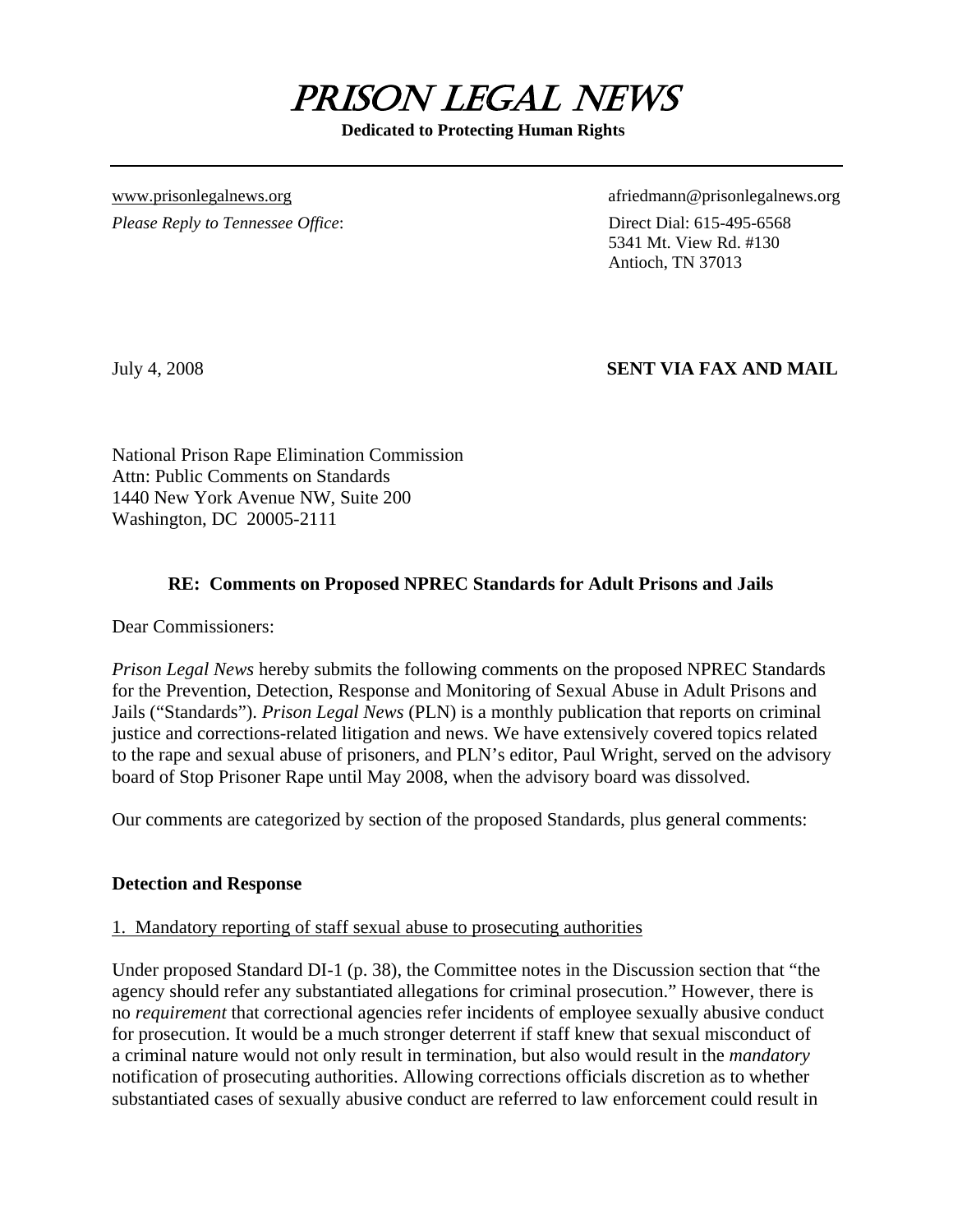disparate treatment based upon improper factors such as race, gender, sexual orientation or the influence that certain staff members wield as a result of high-ranking positions or relations with other prison staff. Making notification of prosecutorial authorities a requirement would ensure equal treatment for all prison employees accused of engaging in sexually abusive conduct that constitutes a criminal act. At the very least, mandatory referral to prosecuting authorities should be required for staff accused of sexually abusive penetration. Similar reporting requirements are currently in place for a number of professions – including teachers, medical professionals and counselors – for suspected sexual abuse involving children; thus, mandatory reporting to law enforcement authorities would be neither a new nor novel requirement.

### 2. Provisions of the Prison Litigation Reform Act

Under Section III (A) of Standard RE-1 (p. 33), the Committee suggests "Any report of sexual abuse made at any time after the abuse, which names a perpetrator and is made in writing to the agency, satisfies the exhaustion requirement of the Prison Litigation Reform Act [PLRA]."

Likewise, the Standard should specify that the PLRA's current requirement that prisoners show "physical injury" before bringing suit for mental or emotional damages (42 U.S.C. § 1997e(e)) *does not apply* to acts of sexually abusive conduct, or that prisoners who have been subjected to sexually abusive conduct have satisfied the physical injury requirement of the PLRA. In at least one case a court has held that sodomy did not meet the PLRA's "physical injury" requirement. See: *Hancock v. Payne*, 2006 WL 21751 at \*1, 3 (S.D. Miss., Jan. 4, 2006) (holding plaintiffs' allegations of abuse, including that a staff member "sexually battered them by sodomy," were barred by § 1997e(e)). As noted in the Committee's discussion of Standard IN-1 (p. 37), "Unlike other forms of brutality or violence that may occur in correctional facilities, sexual abuse is less likely to be witnessed, cause visible injury, or leave other physical evidence." Prisoners who have been subjected to sexual abuse may suffer mental or emotional injuries but have no overt physical injuries. Allowing such victimized prisoners the ability to seek damages for emotional or mental injuries would incentivize prison agencies to take measures to minimize sexual abuse and would provide such prisoners some measure of justice and compensation.

Similarly, other provisions of the PLRA limit the ability of sexually abused prisoners to obtain relief through the courts, including the PLRA's exhaustion requirement (which, in some cases, may result in grievances concerning sexual abuse being decided by prison employees who are complicit in such abuse); the PLRA's limitation on attorney fees, which makes attorneys less willing to represent prisoners victimized by sexual abuse; and the PLRA's time restrictions on consent decrees and injunctions – including those designed to remedy prison conditions which facilitate sexual abuse. In short, the PLRA operates to seriously hamper the ability of prisoners who are sexual abuse victims to obtain relief through the courts. It is therefore suggested that the PLRA not be applied to prisoners who raise claims of rape or sexual abuse.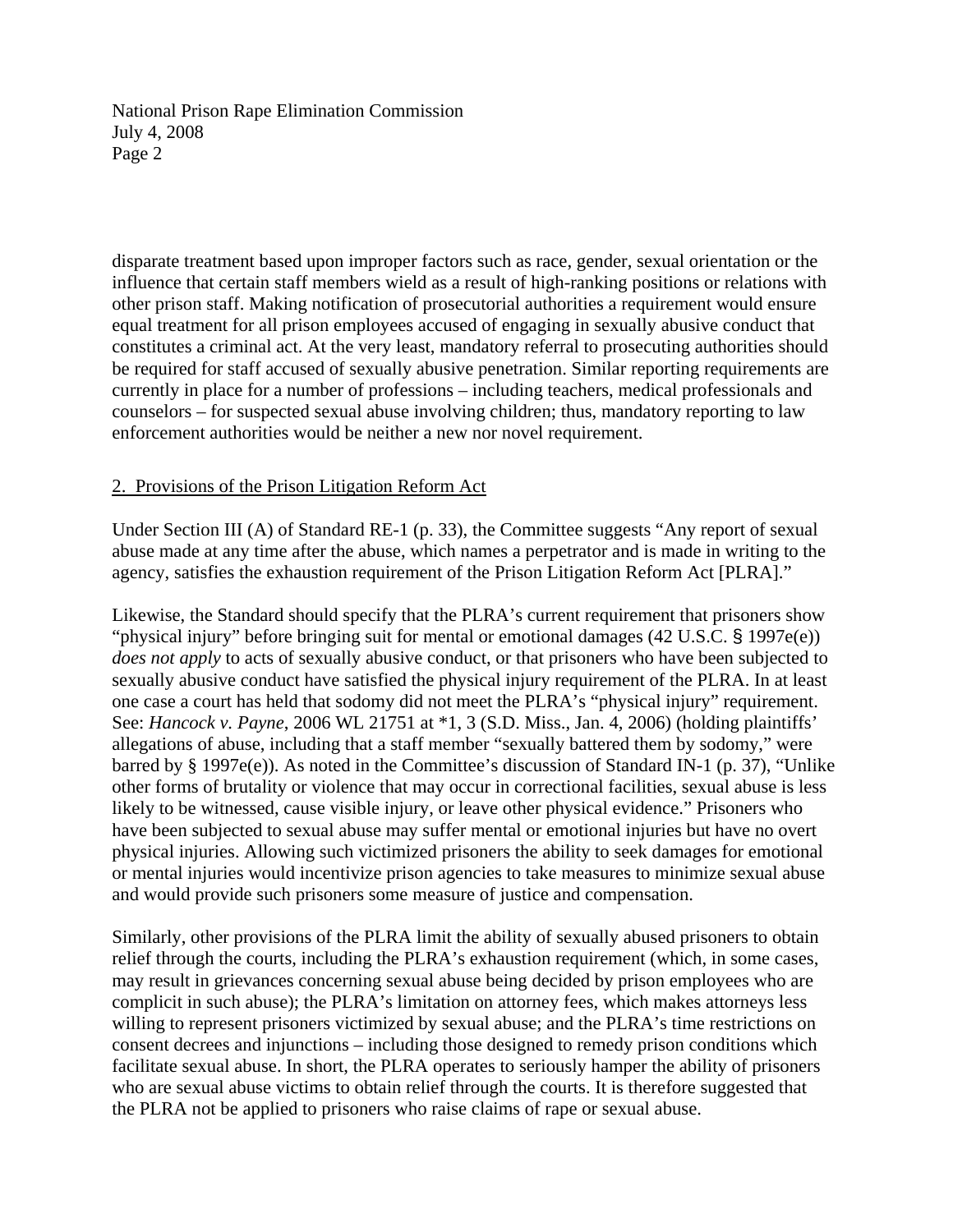## **Monitoring**

#### 1. Public access to sexual abuse data from private prison companies

In the Committee's discussion of standard DC-2 (p. 44), the Committee notes "...the public may have a legitimate interest in the data collected by agencies because of the information it provides about the safety of these public institutions," and specifies that "All aggregate data ... should be readily available to the public. Agencies should also establish a nonburdensome process to allow researchers, academics, journalists, and others access to incident-based data."

This is especially true for privately-run prisons, as the Freedom of Information Act (FOIA) and state public record laws often do not apply to private prison firms. The Standards should specify that private prison firms which are otherwise not required to comply with public records laws or FOIA must provide public access to aggregate and incident-based data collected pursuant to the NPREC Standards. This is necessary because most private prison companies are secretive about their internal incident-reporting data. CCA, for example, routinely labels such data as attorneyclient privileged, or "proprietary" and not for distribution. CCA is presently lobbying to defeat H.R. 1889, which would require private prison companies that contract with federal agencies to comply with FOIA requests. Thus, this Standard should provide specific disclosure requirements for private prison companies that otherwise are not obligated to disclose the data collected under NPREC Standards to members of the public. Government agencies also are sometimes reluctant to disclose data related to sexual assaults, and the Standards should include provisions for review or oversight of an agency's refusal or failure to publicly disclose such data.

### **General Comments and Concerns**

#### 1. Compliance with and enforceability of NPREC Standards

*PLN* has significant concerns regarding the enforceability of the NPREC Standards. When we raised this issue during the NPREC's May 5, 2008 media conference call, we were informed that compliance with the Standards would be achieved through the following mechanisms, which we address separately below:

### *A. States that fail to adopt and comply with the NPREC Standards would forfeit funds received under certain federal grant programs.*

The PREA states, "For each fiscal year, any amount that a State would otherwise receive for prison purposes for that fiscal year under a grant program covered by this subsection shall be reduced by 5 percent, unless the chief executive of the State submits to the Attorney General" a statement that they have adopted and are in compliance with the NPREC Standards.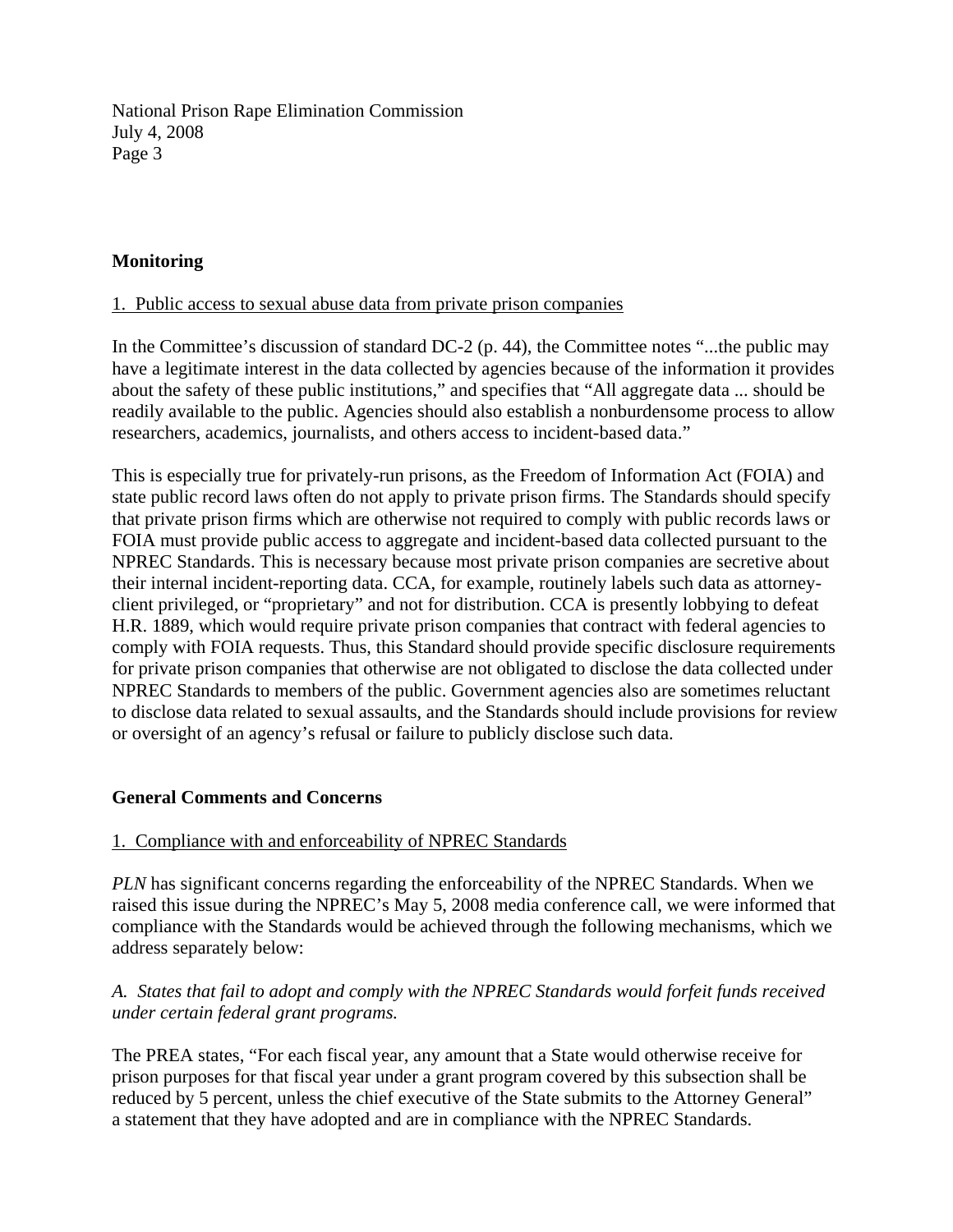First, PLN is unaware of any example where federal funds were withheld from a state corrections agency due to its failure to comply with federal statutory mandates. Such financial penalties are largely meaningless without strict and consistent enforcement.

More importantly, this incentive to comply with the Standards only applies to states; it does not apply to county or municipal agencies (which also may receive federal funds either directly or indirectly), to the federal Bureau of Prisons or other federal agencies that house prisoners (such as ICE or the Department of Defense), or to private prison companies.

In order to ensure that non-state prison agencies comply with the Standards under this incentive mechanism, the Standards should require state agencies to withhold 5% of any funds disbursed to county or city corrections agencies that fail to comply with the Standards – e.g., 5% of funds disbursed by the state through federal grants or block grant programs, or from direct payments to county or municipal agencies for housing state prisoners in local facilities. Further, the Standards should require federal, state and county/municipal corrections agencies to withhold 5% of funds paid to private prison contractors if such contractors fail to comply with the NPREC Standards. Alternatively, the Standards could require government agencies that contract with private prison companies to specify, as part of their contract, that the company must comply with the NPREC Standards or face a 5% reduction in its contractual payments.

## *B. Prison agencies that fail to comply with the Standards will be included in an annual report issued by the Attorney General's office, which will serve as a means of embarrassment and an incentive for compliance with the Standards.*

The PREA states, "Not later than September 30 of each year, the Attorney General shall publish a report listing each grantee that is not in compliance with the national standards...." Presumably, inclusion in such reports will prove embarrassing and agencies will endeavor to comply with the Standards so as to avoid this "shaming" disincentive. However, states previously have engaged in systemic sexual abuse of female prisoners (Michigan); segregating HIV-positive prisoners in separate-and-unequal settings (Alabama); providing grossly deficient medical care resulting in dozens of unnecessary deaths each year (California); depriving prisoners of food as punishment (South Carolina), etc. Given the documented abuses that have been inflicted by prison agencies upon prisoners, it is highly unlikely that including agencies that fail to comply with the NPREC Standards on a list, for the purpose of shaming them into compliance, would be successful. Some prison agencies have already demonstrated that they are perfectly willing to engage in shameless conduct; others, through their reluctance to embrace reforms, have proven they have no shame. Therefore, *PLN* does not believe this is an effective means of ensuring compliance.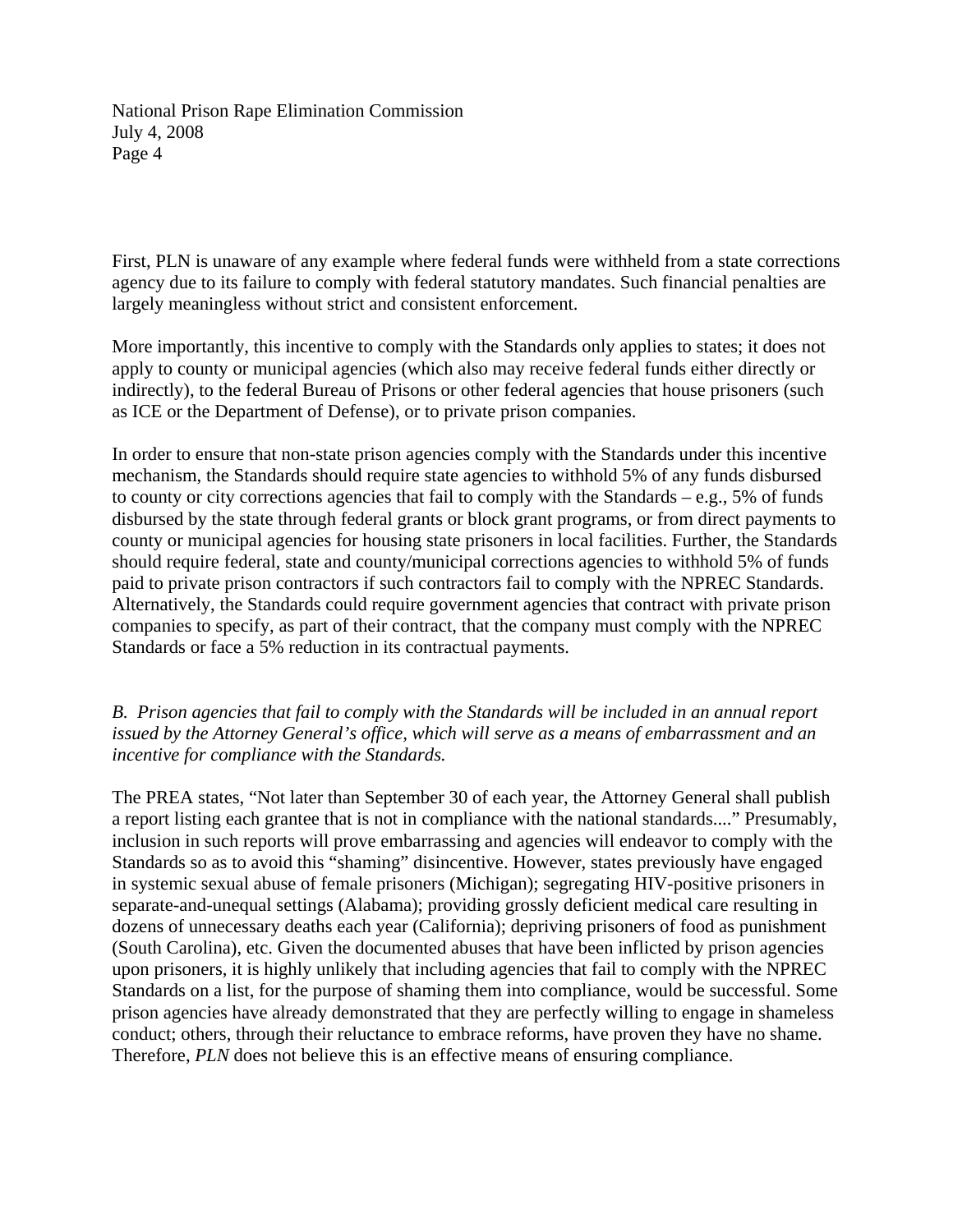*C. The NPREC Standards will become standards of care which can be used in civil litigation; agencies that do not adopt or comply with the Standards therefore risk liability, which serves as an incentive for compliance.* 

The problem with this incentive approach is that compliance with the NPREC Standards is not statutorily required or legally enforceable. Like the prison and jail standards of the American Correctional Association (ACA), they do not create enforceable rights and do not determine the legality of an act or failure to act. See, for example: *Rufo v. Inmates of Suffolk County Jail*, 502 U.S. 367 (1992) ("It is absurd to suggest that the federal courts should subvert their judgment as to alleged Eighth Amendment violations to the ACA whenever it has relevant standards"); also see *Gates v. Cook*, 376 F.3d 323, 337 (5th Cir. 2004) (ACA standards "may be a relevant consideration," but compliance "is not per se evidence of constitutionality").

Based upon the foregoing, *PLN* feels that absent the force of law to ensure compliance with and enforcement of NPREC Standards, the incentives for voluntary compliance are inadequate. The Standards notably do not provide for a private cause of action for enforcement purposes, which in our view is a grave failing and weakness.

### 2. Use of one-piece garments for female prisoners

*PLN* is aware that some jails require female prisoners to wear one-piece garments; e.g., jumpsuits. When such prisoners use the toilet facilities they have to remove the jumpsuit to below their waists, which exposes their breasts. As housing units are routinely monitored by prison staff, including the toilet areas, staff are able to view the exposed breasts of female prisoners when they use the toilet facilities. There is no legitimate penological reason as to why female prisoners should have to expose their breasts when using the toilet, and this practice results in unnecessary voyeurism by prison staff. Thus, the Standards should require prison agencies to provide female prisoners with two-piece garments to alleviate this problem.

### 3. Inclusion of kissing in sexual abuse/harassment definitions

The Glossary of terms for the NPREC Standards for sexual abuse does not include any mention of unwanted, forcible or unwelcome kissing (mouth to mouth contact). Certainly, however, staff members who kiss prisoners are engaging in inappropriate conduct, and kissing can be used as a "grooming" technique that leads to further inappropriate sexual acts. Thus, the Standards should include or address kissing under the definition of sexual abuse and/or sexual harassment.